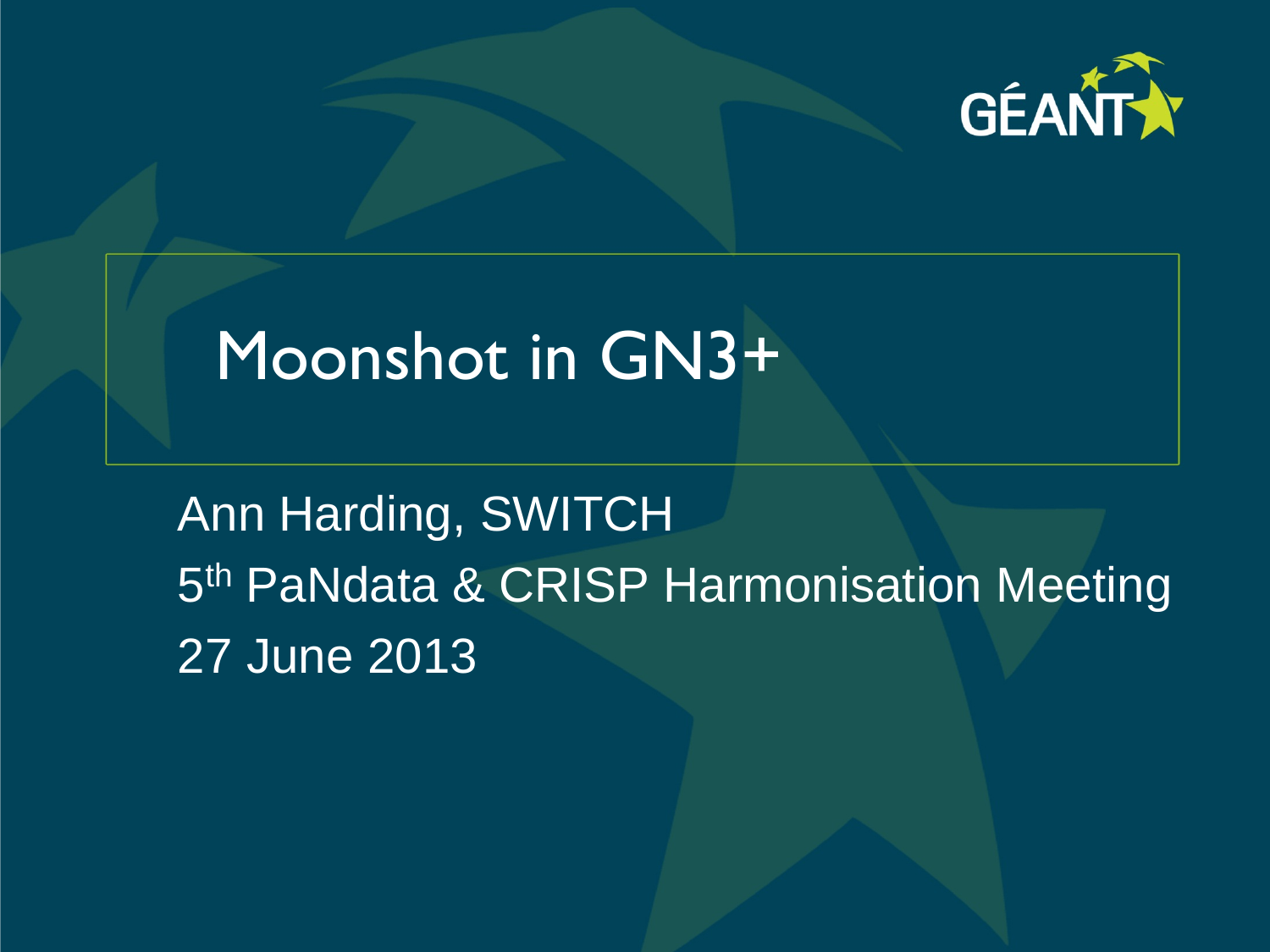### **GN3+ Moonshot Pilot**



- Complements the Janet Pilot
	- Run by Dr. John Chapman, JANET
- 2 year project to implement a Moonshot pilot to enhance the eduGAIN service
	- Investigate the peering requirements between different NREN Trust Router infrastructures
	- Prove interoperability between different NREN Trust Router and eduroam infrastructures
	- Establish a policy framework within eduGAIN for pilot Communities of Interest.
	- Implement non-web SSO for specific user-defined problems

2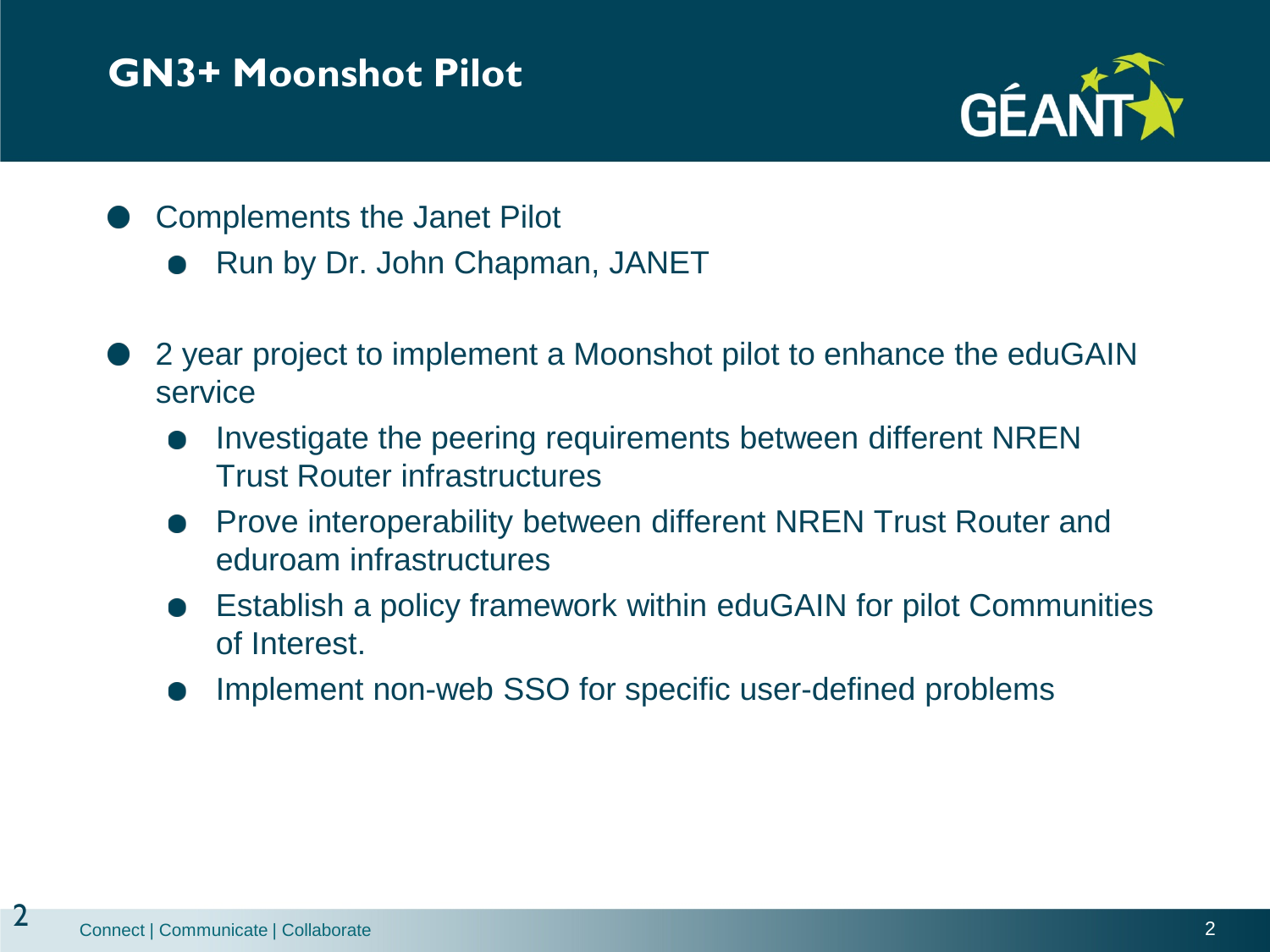**Who?**



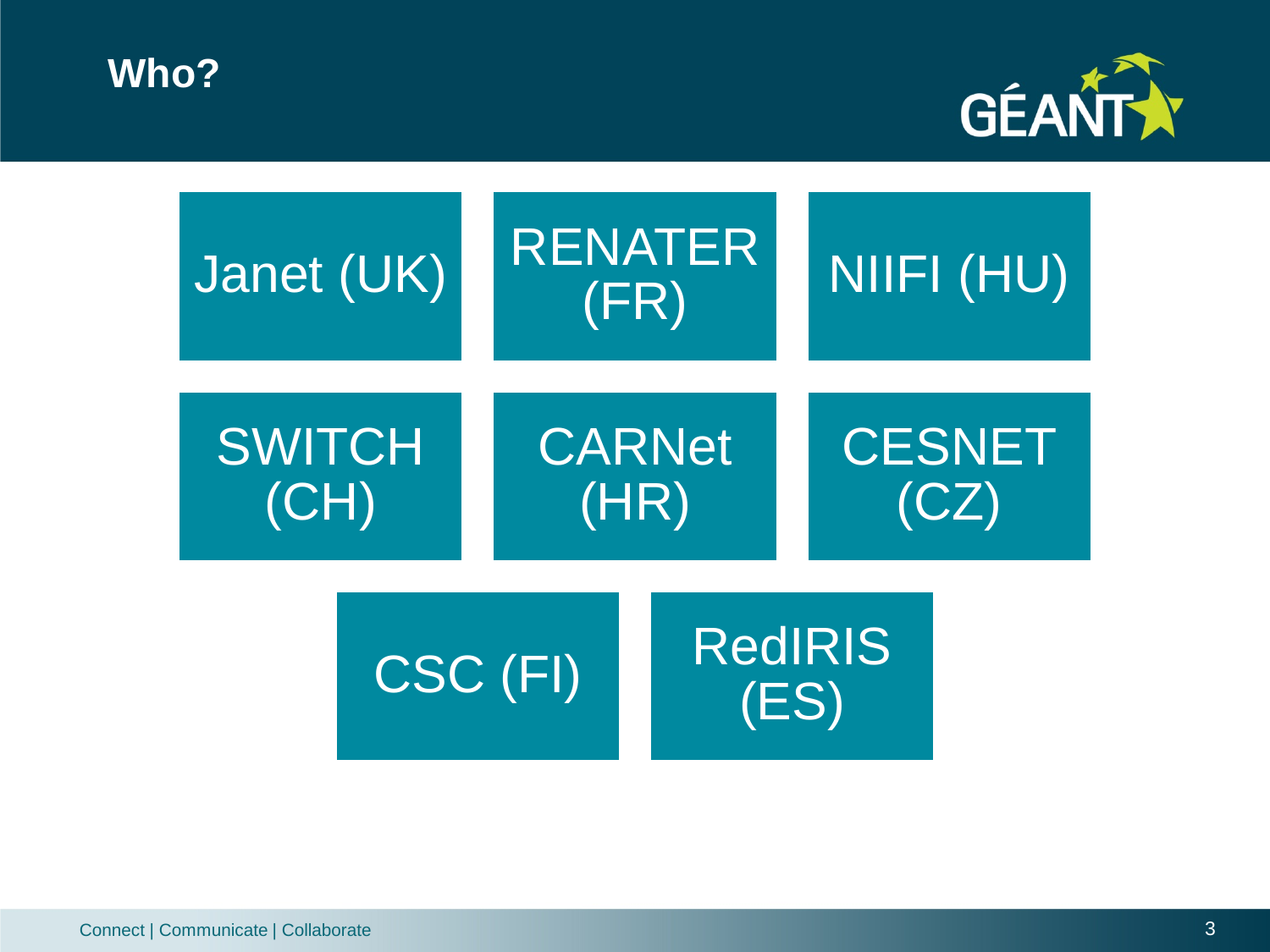



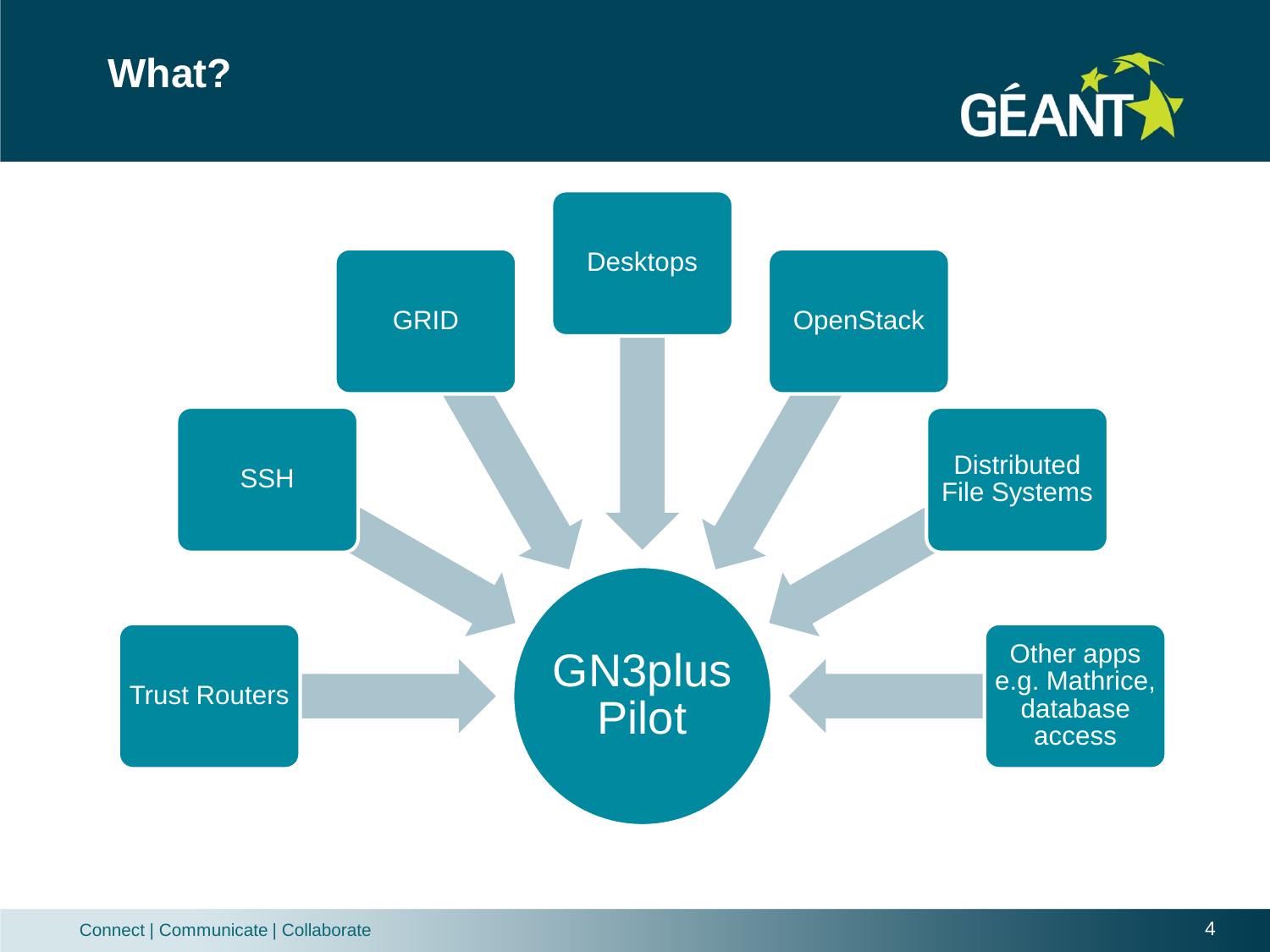### **How?**



- Moonshot brings together a number of technologies:
	- GSS a common interface between applications and services
	- RadSec Secure AAA **Transport**
	- EAP Protection for credentials
	- SAML Rich identity information
- How can these technologies be scaled for use beyond a single institution ?
	- The trust router uses the concept of a "Web of Trust " to find a trusted path to a resource.

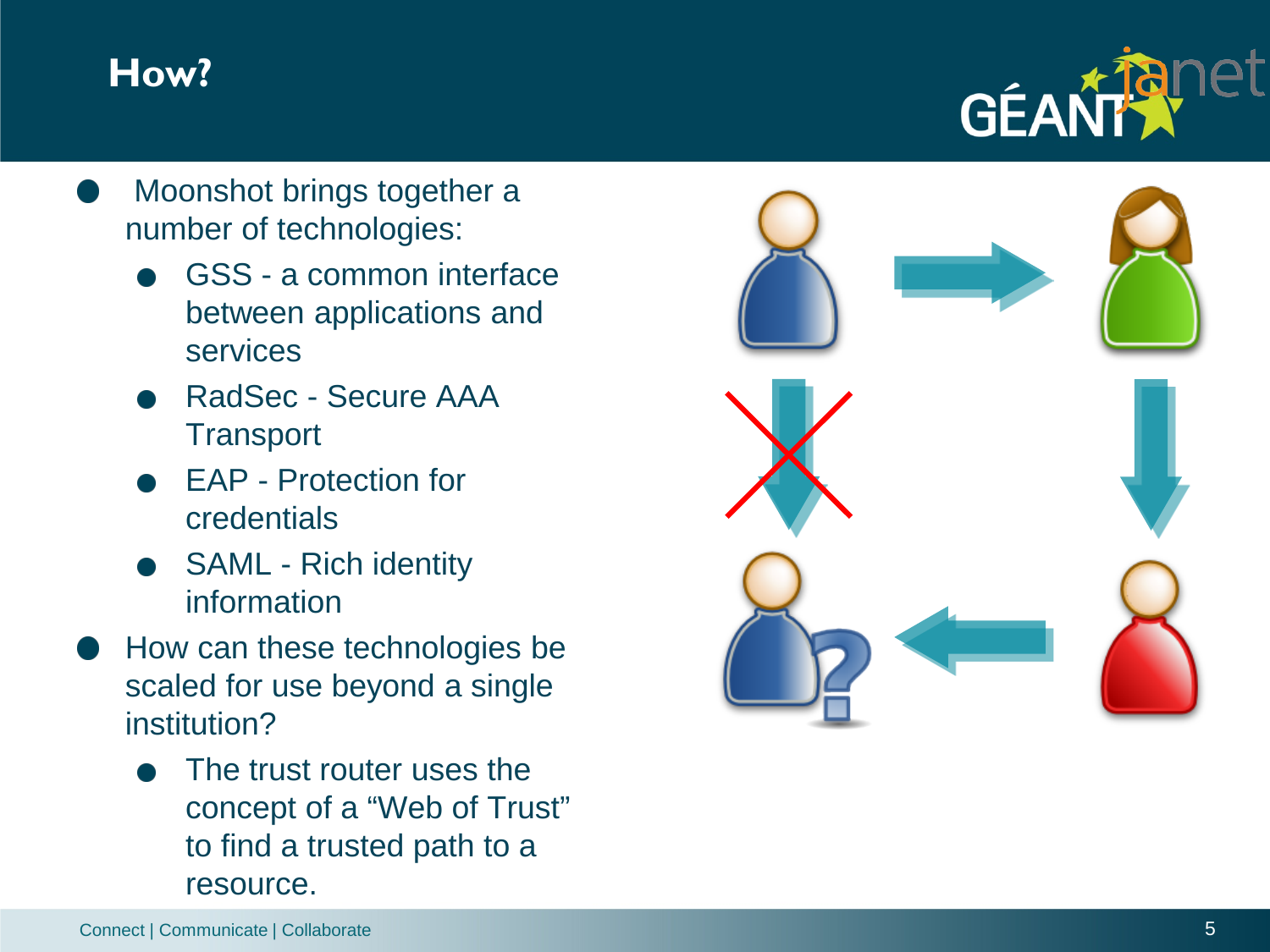# **Finding a Trusted Path**



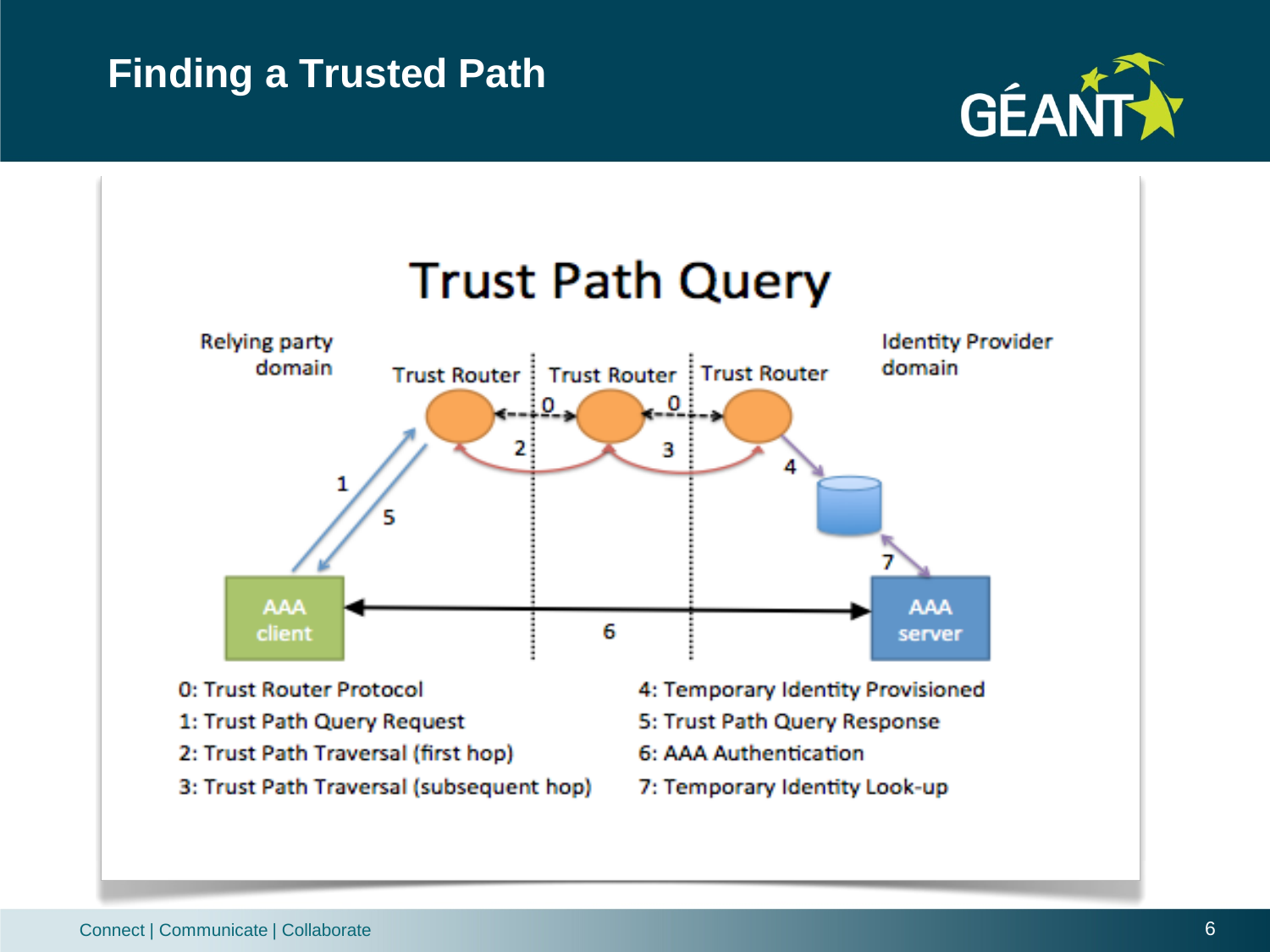### **Roadmap**



#### Moonshot Pilot Plan

Today

| $\sim$<br>April 2013                           |               | August 2013                                         |                                                | December 2013                             |  | April 2014                                                           | August 2014 |  | December 2014 |                                         |
|------------------------------------------------|---------------|-----------------------------------------------------|------------------------------------------------|-------------------------------------------|--|----------------------------------------------------------------------|-------------|--|---------------|-----------------------------------------|
| Implement test<br>$1/4 - 31/5$                 | $1/6 - 30/11$ | Set up NREN Trust Router infrastructure             |                                                | Test Trust Router peerin<br>$1/12 - 28/2$ |  | Define central infrastructure requirements<br>$1/4 - 30/9$           |             |  |               | Report on outcome of th<br>$1/1 - 31/3$ |
| $1/4 - 30/11$                                  |               | Investigate RADIUS fragmentation of SAML attributes |                                                |                                           |  | Define support infrastructure for Production Service<br>$1/4 - 30/9$ |             |  |               |                                         |
| Moonshot use case development<br>$1/4 - 31/12$ |               |                                                     |                                                |                                           |  |                                                                      |             |  |               |                                         |
| Dissemination<br>$1/4 - 31/3$                  |               |                                                     |                                                |                                           |  |                                                                      |             |  |               |                                         |
|                                                | $1/6 - 30/11$ | Trust Router Peering Development                    |                                                |                                           |  |                                                                      |             |  |               |                                         |
| $1/6 - 31/3$                                   |               | Infrastructure monitoring and testing               |                                                |                                           |  |                                                                      |             |  |               |                                         |
|                                                |               | Develop Peering Policy<br>$1/6 - 31/3$              |                                                |                                           |  |                                                                      |             |  |               |                                         |
|                                                | $1/6 - 31/3$  |                                                     | Policy development inc. alignment with eduGAIN |                                           |  |                                                                      |             |  |               |                                         |
|                                                | $1/6 - 28/2$  | Develop advice / guidance / documentation           |                                                |                                           |  |                                                                      |             |  |               |                                         |
|                                                |               |                                                     | Development GEANT Moonshot<br>$1/9 - 31/12$    |                                           |  |                                                                      |             |  |               |                                         |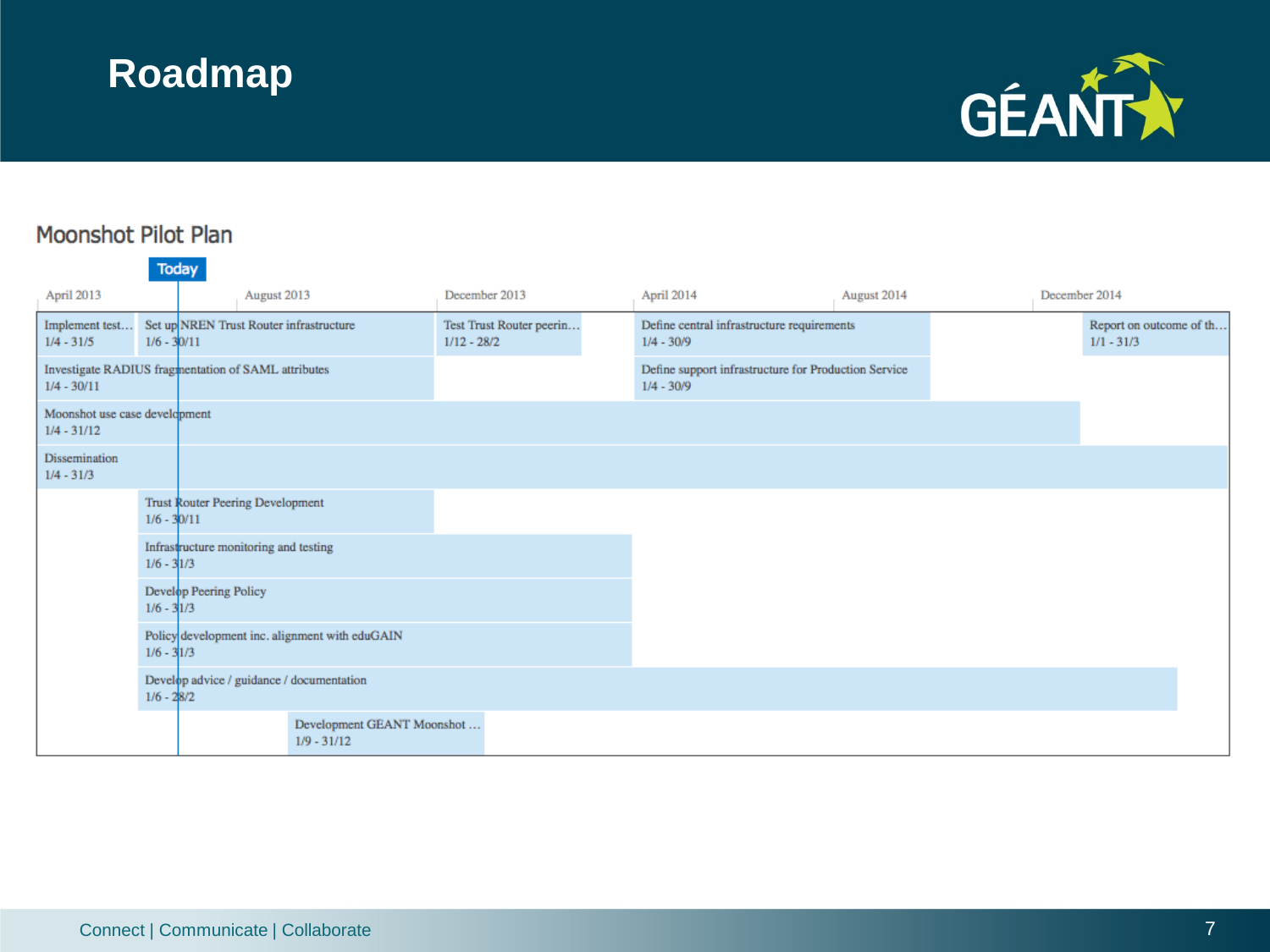# **Technical Information**



- Moonshot Community website:
	- <https://community.ja.net/groups/moonshot>
	- <https://community.ja.net/groups/moonshot/wiki/start-here>
- Core software:
	- [https://community.ja.net/groups/moonshot/article/moonshot-pilot](https://community.ja.net/groups/moonshot/article/moonshot-pilot-release-1-dvd)[release-1-dvd](https://community.ja.net/groups/moonshot/article/moonshot-pilot-release-1-dvd)
- **Trust Router (Beta) software:** 
	- [http://www.project-moonshot.org/devwiki//trustrouterinfo/](http://www.project-moonshot.org/devwiki/trustrouterinfo/)
- Standards:
	- <https://tools.ietf.org/wg/abfab>
	- <https://www.ietf.org/mailman/listinfo/trust-router> (Trust Router Protocol)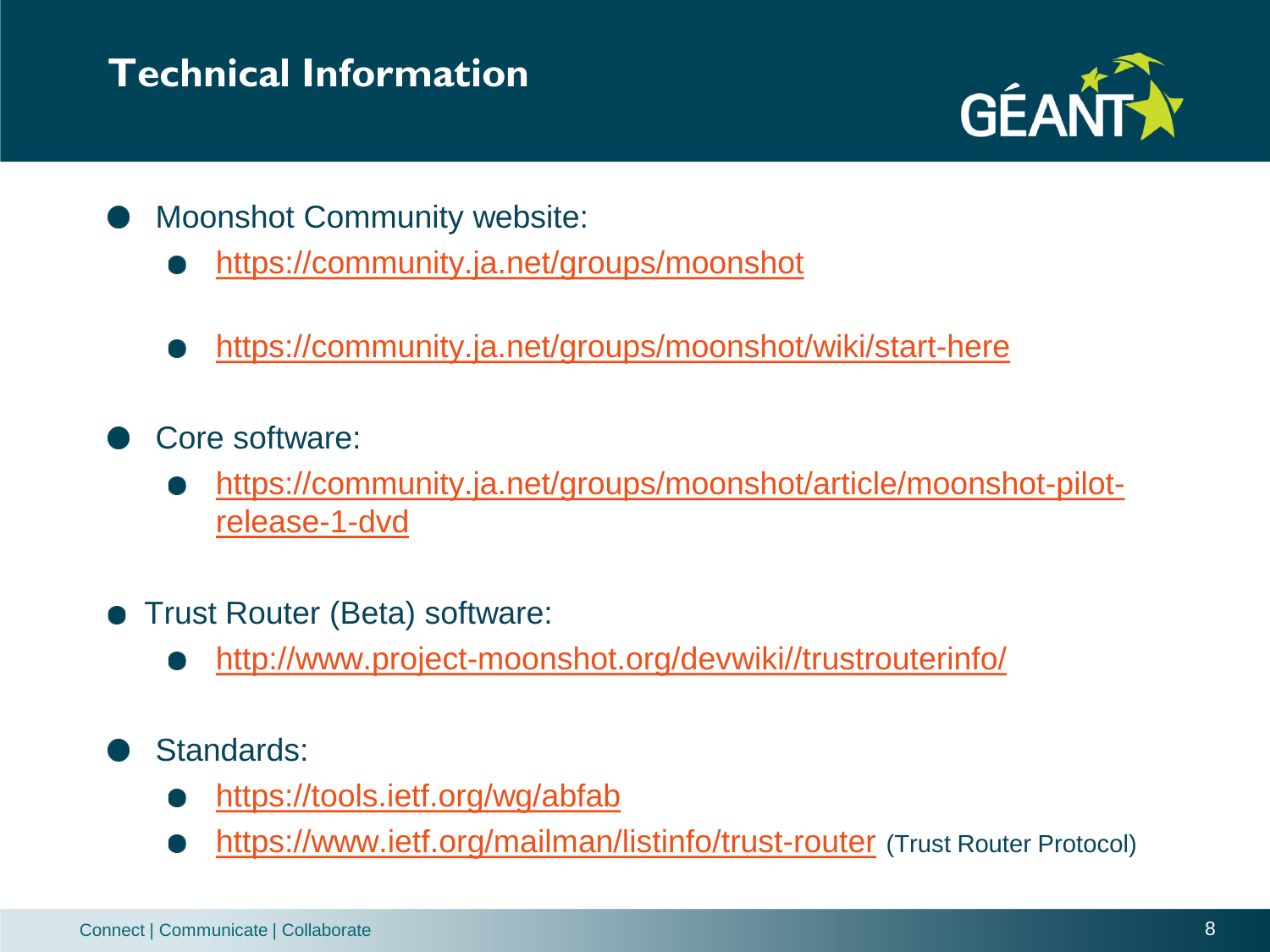# **Administration**



Mailing list (admin & management):

- <https://mail.geant.net/mailman/listinfo/moonshot>
- [moonshot@geant.net](mailto:moonshot@geant.net)

Mailing list (technical queries) Community Support mailing list at

[https://www.jiscmail.ac.uk/cgi-bin/webadmin?A0=MOONSHOT-](https://www.jiscmail.ac.uk/cgi-bin/webadmin?A0=MOONSHOT-COMMUNITY)[COMMUNITY](https://www.jiscmail.ac.uk/cgi-bin/webadmin?A0=MOONSHOT-COMMUNITY)